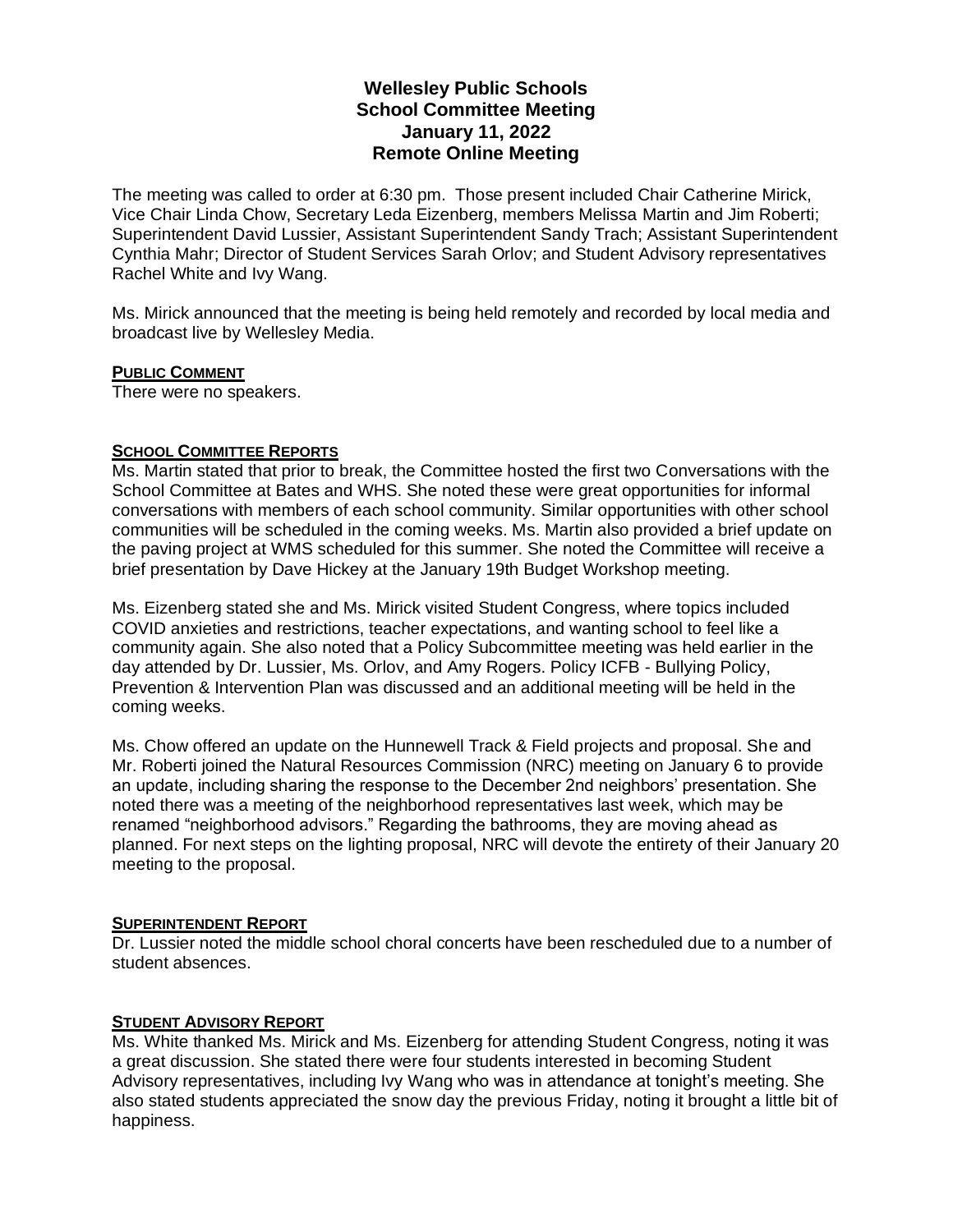Ms. Wang introduced herself, stating she was a member of the Class of 2024. She stated being a Student Advisory representative was a great opportunity and she was looking forward to learning more.

#### **CONSENT AGENDA**

Ms. Mirick entertained a motion to approve the minutes from December 8, 2021 as presented.

MOVED: Mr. Roberti; SECONDED: Ms. Eizenberg; ROLL CALL: Ms. Eizenberg – Yes; Ms. Chow – Yes; Ms. Mirick – Yes; Mr. Roberti - Yes; Ms. Martin – Abstain. **MOTION CARRIED 4-0 with one abstention**

Ms. Mirick entertained a motion to approve the remainder of the Consent Agenda as presented, to include meeting minutes from November 30, 2021 and December 14, 2021, Gift Acceptances, and Declaration of Surplus - Sprague music storage room furniture, Sprague cassettes and CDs.

MOVED: Mr. Roberti; SECONDED: Ms. Chow; ROLL CALL: Ms. Eizenberg – Yes; Ms. Martin – Yes; Ms. Chow – Yes; Ms. Mirick – Yes; Mr. Roberti - Yes. **MOTION CARRIED UNANIMOUSLY**

#### **COVID UPDATE**

Dr. Lussier began by stating the past few weeks have been extraordinarily challenging due to the recent surge and offered thanks to the staff for their teamwork and flexibility, offering a special thanks to the nursing staff.

**Dashboard** - This is updated daily. He noted that to date there have been 644 positive cases this school year with 505 just since December 25 and 358 just since January 3. It has been confirmed by the Health Department that the level of sickness has not been as severe, especially in the vaccinated population.

**Athletics** - There was a significant increase in cases across many winter sports over the span of a few days, which prompted the decision to temporarily pause all winter sports. They resumed less than a week later with modifications to locker room usage and spectator capacity.

**Masks** - The District is encouraging students and staff not to wear cloth masks in school. He noted surgical masks should be the baseline and N95 or KN95 are even better. A shipment of KN95 masks from the state were distributed to staff. He added the schools have an ample supply of surgical masks students can avail themselves of. DESE has extended the mask mandate to the end of February for now.

**Rapid test kits** - The District was provided one rapid test kit per staff member from the state and distributed them the Sunday before they returned after break.

**Current testing protocol remains the same** - Onsite symptomatic testing is conducted for staff or students when symptoms begin during the day. Close contacts who are unvaccinated and asymptomatic participate in the test and stay program, which allows them to not have to quarantine outside of school. Weekly surveillance testing is offered for Pre-K through grade 6, which has become increasingly challenging to implement. It is expected the state will recommend changes in surveillance testing.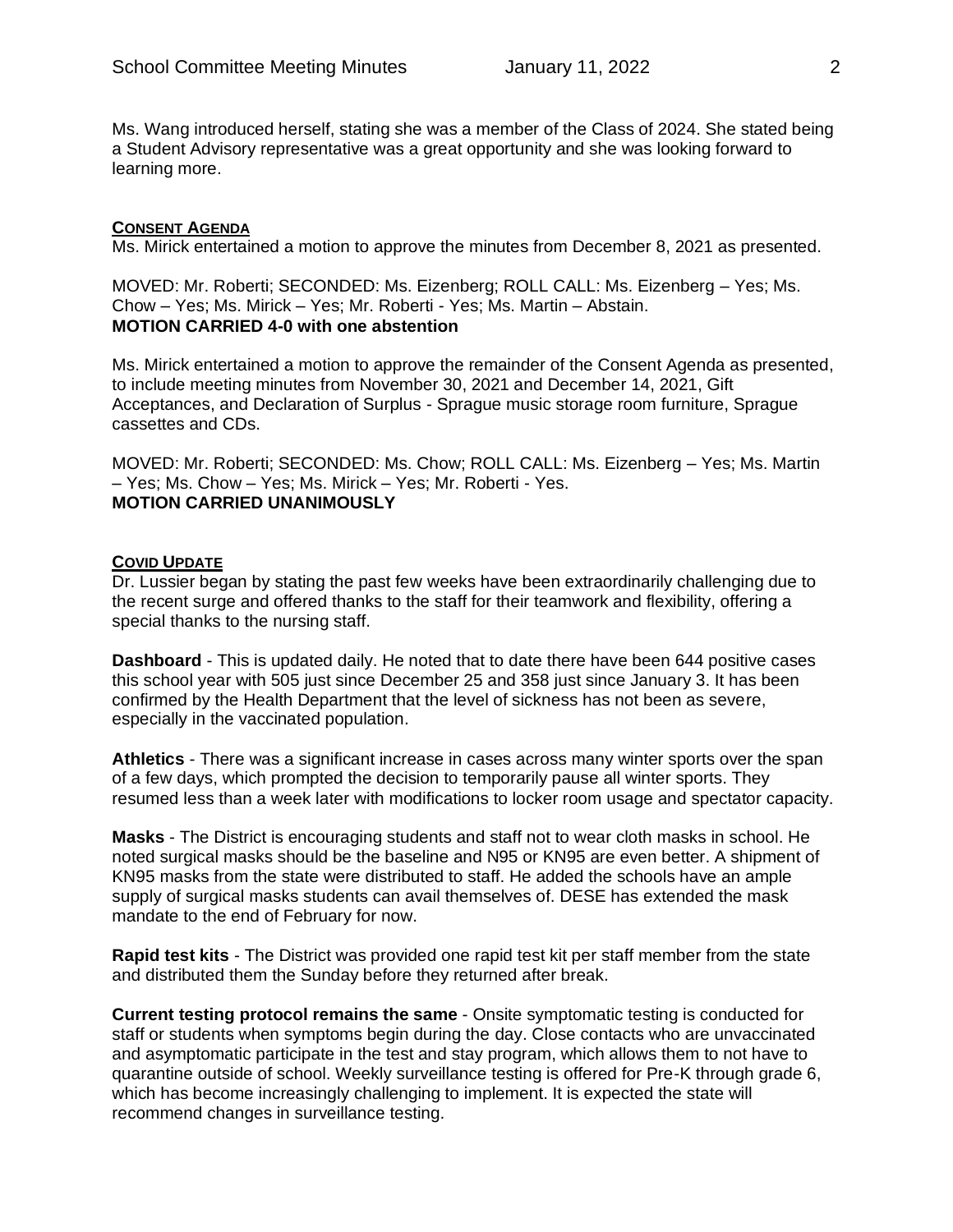**Contact tracing** - Given the surge over the past few weeks, the system is no longer feasible, which is the case for districts across the state. As a result, the process has shifted to be as targeted as possible. Families are notified when there is a case in the classroom. It is expected districts will receive additional guidance from the state.

**Vaccines** - Eligibility for boosters has expanded to students age 12 and up. Ms. Hulme has reached out to Pelmeds regarding scheduling additional vaccination clinics. The District is strongly urging people to be vaccinated and boosted if eligible.

In discussion with the Committee, members thanked everyone for their efforts to keep up with changing variants as well as DESE and CDC recommendations. Noting some families are still feeling nervous, Dr. Lussier stated staff at each building are doing their best to create in school accommodations particularly around eating and adapting to colder temperatures. When asked if there was data regarding student vaccination rates since 5-11 year olds have become eligible, Dr. Lussier replied the state database was not up to date due to a backlog.

#### **2022-23 MS AND HS PROGRAM OF STUDIES**

Dr. Mark Ito, WMS Principal, and Dr. Jamie Chisum, WHS Principal, joined the Committee.

Ms. Trach began by outlining proposed language changes. It is proposed that the name of the "Guidance" Department in grades 6-12 be replaced with "School Counseling" Department and that faculty titles be updated to School Counselor. Additionally, it is proposed that the "Classical and Modern Languages" Department in Grades 6-12 be replaced with "World Languages" Department and that faculty titles in PreK-12 be updated to World Language Teacher. She noted these changes reflect the current pedagogical language in these professional fields.

Dr. Ito discussed the proposed updates to the WMS Program of Studies. He noted the changes do not include any deletions or additions to courses. The proposal includes decreasing the Grade 8 six-person team to a four-person team due to declining enrollment, clarifying language around the Social and Emotional Education Development (SEED) Program as well as Advisory Program, and a potential change in the Master Schedule from a six-day cycle to a seven-day cycle. Additional updates to the Program of Studies involve description changes in the areas of English, Math and Computer Science, and Social Studies.

Dr. Chisum discussed proposed changes to the WHS Program of Studies, all of which consist of new course offerings. These include an Environmental Science interdisciplinary study open to 12th graders, a Makerspace and Design Thinking class open to all students in all grades, Modern Dance open to all grades, Senior Science Capstone open to 12th graders and designed to be more guided than an independent study, as well as a 21st Century Literature course focusing on newer works and including novels, poems, short stories, plays, film, and digital literature. This will be offered to 12th graders at Honors and ACP (Advanced College Placement) levels.

The Committee asked Dr. Ito and Dr. Chisum clarifying questions, particularly regarding the potential change in the Master Schedule at WMS and the levels of the new WHS offerings. The proposed changes will be voted on at the next meeting.

#### **WPS ADMINISTRATION'S RECOMMENDED FY23 OPERATING BUDGET**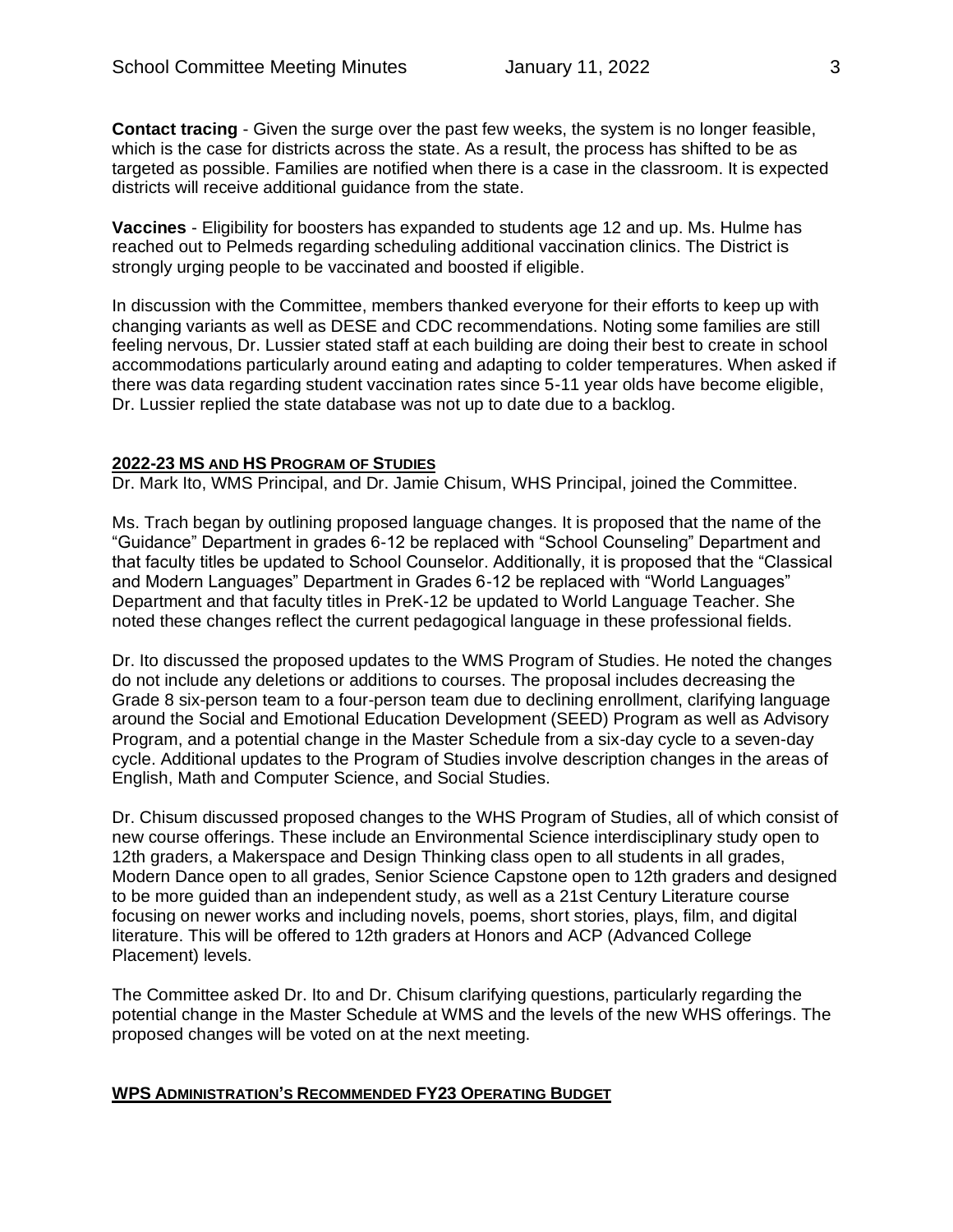Dr. Lussier introduced the budget by discussing various areas of focus that factored into building the budget. He noted that declining enrollment has resulted in retractions and reductions, including staff. He stated critical investments around pandemic recovery are a priority, such as adding counselors, as are additional continued investments in strategic priorities. He emphasized the importance of being creative and responsible stewards of federal resources that have become available as a result of COVID and of maximizing them in a deliberate manner. He stated tonight's presentation is to offer an overview and that a deep dive will be done the following week throughout multiple budget workshops.

Ms. Mahr presented the Administration's proposed FY23 Operating Budget. She noted that they were asked to develop two models. The first was based on joint guidance provided by the School Committee and the Select Board of a 2.75% increase, as was the guidance provided to all Town departments. This model results in a total operating budget of \$84,813,015, which represents a \$2,272,761 increase over FY22, or 2.75%. The second model was based on additional guidance from the Committee to look at a level service budget. This model results in an increase of \$1,828,149, or 2.21% over FY22.

Ms. Mahr discussed the various budget drivers that shaped the recommended budget, including enrollment, compensation, special education, Circuit Breaker reimbursement, and changes to mandated fixed costs. Key points include a projected continued decline in enrollment, an overall decrease in mandated fixed costs, and a projected continued high Circuit Breaker reimbursement rate. Compensation projections have been calculated based on the FY22 scale, as collective bargaining is ongoing.

Regarding proposed fee changes, the Administration is proposing to eliminate all Visual Art fees for grades 8-12, which currently range from \$30-200 per class, eliminate the student activity fee for grades 6-12, which is \$150 per year, and reduce the optional transportation fee by \$21 to \$500. Additionally, it is proposed to raise the Instrumentals and Vocals Extension Program (IVEP) participation rate by \$2 per hour in order to raise the instructor rate by \$1 per hour, thereby remaining competitive with neighboring communities.

Ms. Mahr discussed aspects of the strategic plan, including a pandemic recovery emphasis on math instruction at the elementary level. This will entail eliminating 4.5 elementary math paraprofessionals in favor of six Unit A math specialist teachers. Additional positions in the plan include school adjustment counselors and increasing the WMS school psychologist to a 1.0 FTE. Other critical needs include elementary building Teaching Assistants to provide coverage for recess, lunch, drop off, hallway monitoring, and covering of classrooms.

Regarding next steps, Ms. Mahr stated the budget document would be uploaded to the web site the following day to be available to the public. Budget review meetings will take place January 19 and January 20. A Budget Hearing will take place February 1 and the Committee is scheduled to vote on the recommended budget February 8 followed by a presentation to Advisory February 9. Finally, Town Meeting will vote on the budget at their Annual Meeting, which begins March 28.

## **QUARTERLY REVIEW - EXECUTIVE SESSION MINUTES FOR RELEASE**

Ms. Mirick stated the Superintendent and the Committee Chair are expected to review on a quarterly basis minutes from executive session meetings to determine if any can be released. She noted at this time they do not feel any should be released.